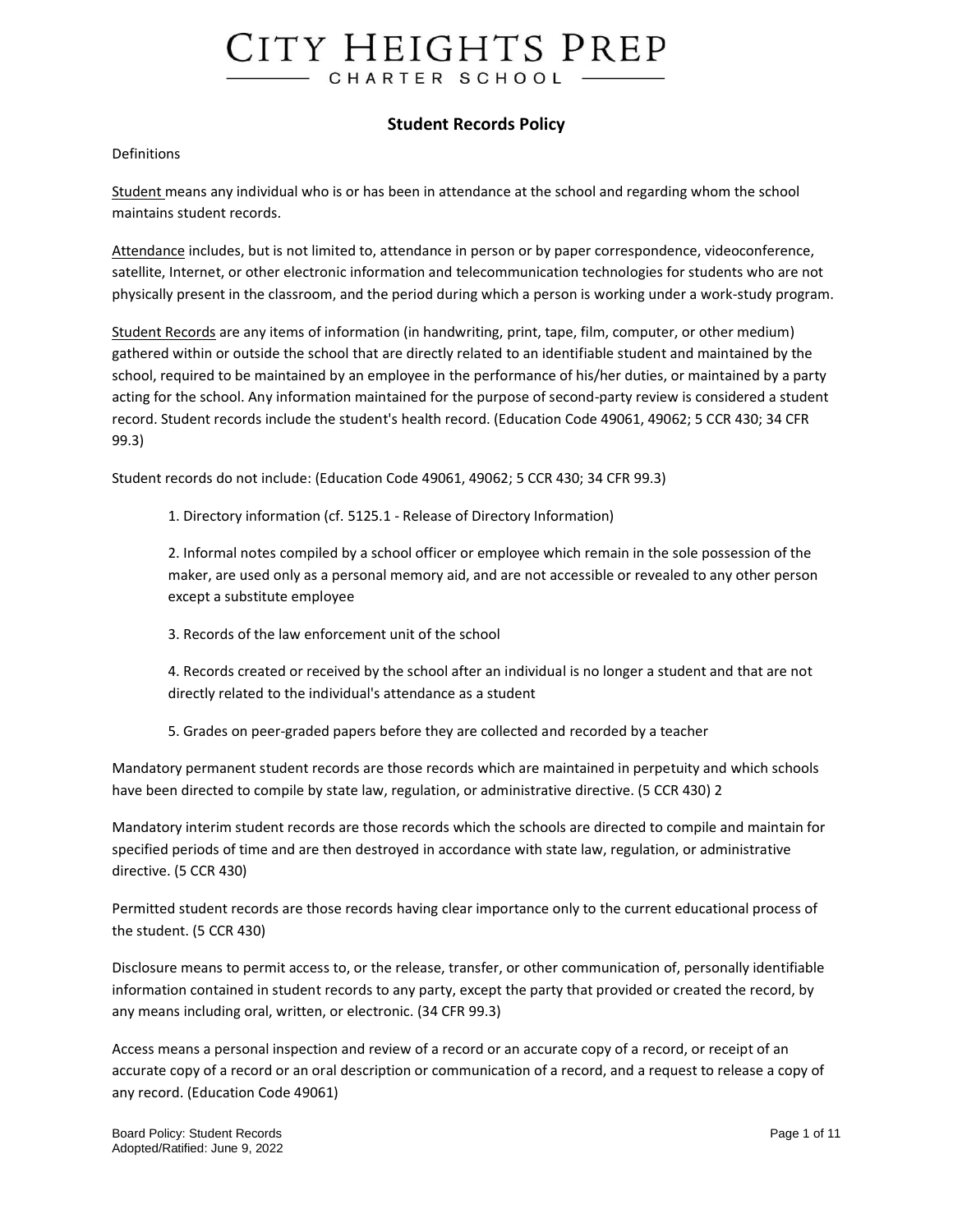Personally identifiable information includes, but is not limited to: (34 CFR 99.3)

1. The student's name

2. The name of the student's parent/guardian or other family members

3. The address of the student or student's family

4. A personal identifier, such as the student's social security number, student number, or biometric record (e.g., fingerprints, retina and iris patterns, voiceprints, DNA sequence, facial characteristics, and handwriting)

5. Other indirect identifiers, such as the student's date of birth, place of birth, and mother's maiden name

6. Other information that, alone or in combination, is linked or linkable to a specific student that would allow a reasonable person in the school community, who does not have personal knowledge of the relevant circumstances, to identify the student with reasonable certainty

7. Information requested by a person who the school reasonably believes knows the identity of the student to whom the student record relates

Adult student is a person who is or was enrolled in school and who is at least 18 years of age. (5 CCR 430) 3 AR

Parent/guardian means a natural parent, an adopted parent, legal guardian, surrogate parent, or foster parent. (Education Code 49061, 56050, 56055)

Legitimate educational interest is an interest held by any school official, employee, contractor, or consultant whose duties, responsibilities, or contractual obligations to the school, whether routine or as a result of special circumstances, require him/her to have access to student records.

School officials and employees are officials or employees whose duties and responsibilities to the school, whether routine or as a result of special circumstances, require that they have access to student records.

Contractor or consultant is anyone with a formal written agreement or contract with the school regarding the provision of services or functions outsourced to him/her by the school. Contractor or consultant shall not include a volunteer or other party. (Education Code 49076)

Student records specialist is the employee responsible for the security of student records maintained by the school and for devising procedures for assuring that access to such records is limited to authorized persons. (5 CCR 433)

County placing agency means the county social service department or county probation department. (Education Code 49061)

Persons Granted Absolute Access In accordance with law, absolute access to any student records shall be granted to:

1. Parents/guardians of students younger than age 18 years, including the parent who is not the student's custodial parent (Education Code 49069; Family Code 3025)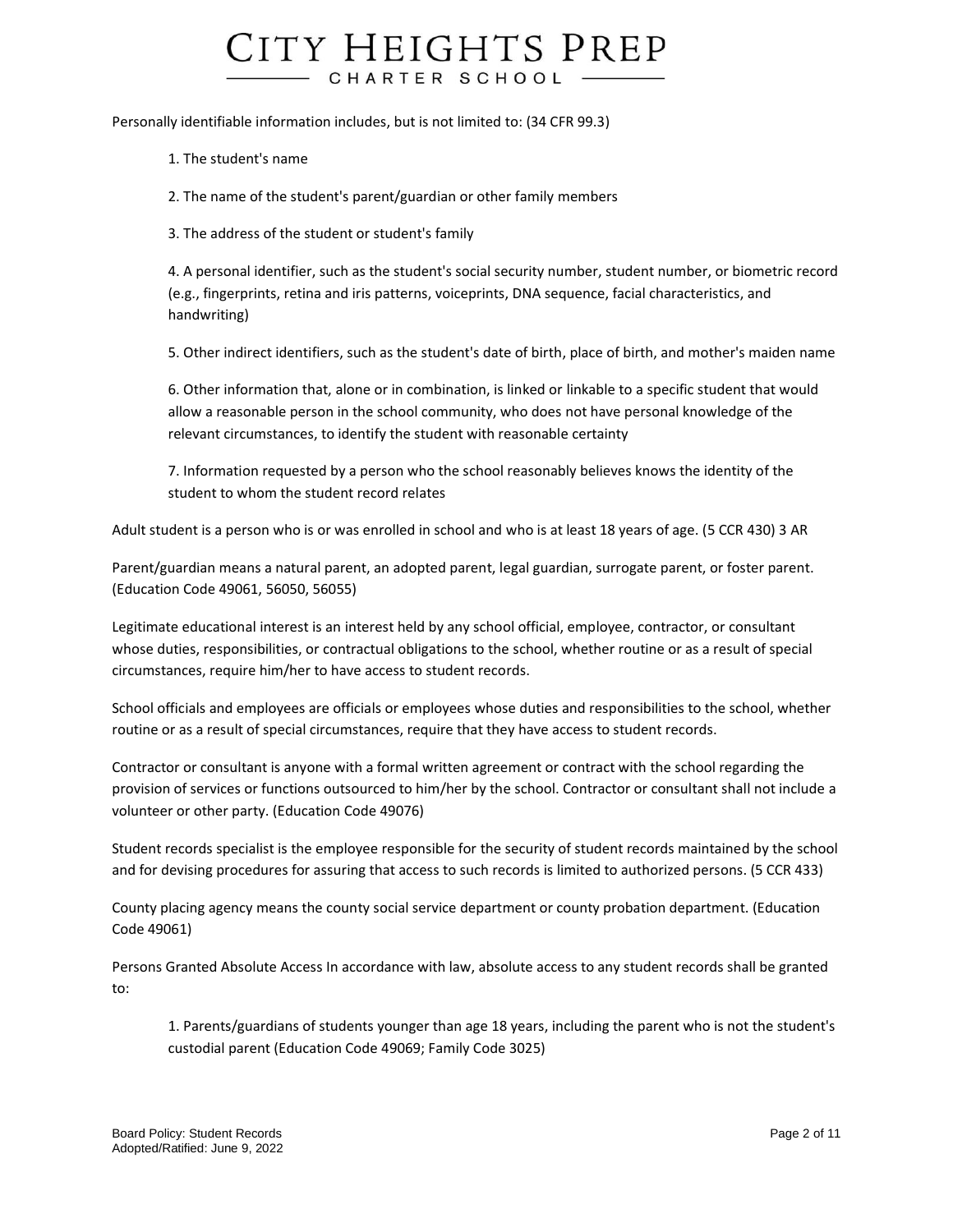2. An adult student, or a student under the age of 18 years who attends a postsecondary institution, in which case the student alone shall exercise rights related to his/her student records and grant consent for the release of records (34 CFR 99.3, 99.5)

3. Parents/guardians of an adult student with disabilities who is age 18 years or older and has been declared incompetent under state law (Education Code 56041.5)

(cf. 6159 - Individualized Education Program)

### **Access for Limited Purpose/Legitimate Educational Interest**

The following persons or agencies shall have access to those particular records that are relevant to their legitimate educational interest or other legally authorized purpose:

1. Parents/guardians of a student age 18 or older who is a dependent child as defined under 26 USC 152 (Education Code 49076; 34 CFR 99.31)

2. Students who are age 16 or older or who have completed the 10th grade (Education Code 49076; 34 CFR 99.31)

3. School officials and employees, consistent with the definition provided in the section "Definitions" above (Education Code 49076; 34 CFR 99.31)

4. Members of a school attendance review board (SARB) who are authorized representatives of the school and any volunteer aide age 18 or older who has been investigated, selected, and trained by the SARB to provide follow-up services to a referred student (Education Code 49076)

5. Officials and employees of other public schools, school systems, or postsecondary institutions where the student intends or is directed to enroll, including local, county, or state correctional facilities where educational programs leading to high school graduation are provided, or where the student is already enrolled, as long as the disclosure is for purposes related to the student's enrollment or transfer (Education Code 49076; 34 CFR 99.31)

6. The Student Aid Commission, for the purpose of providing the grade point average (GPA) of all school students in grade 12 to the Cal Grant postsecondary financial aid program, except when students opt out or are permitted by the rules of the Student Aid Commission to provide test scores in lieu of the GPA (Education Code 69432.9) No later than October 15 each year, the School director or designee shall notify each student in grade 12, and his/her parents/guardians if the student is under age 18 years, that the student's GPA will be forwarded to the Student Aid Commission unless he/she opts out within a period of time specified in the notice, which shall not be less than 30 days. (Education Code 69432.9) Students' social security numbers shall not be included in the submitted information unless the Student Aid Commission deems it necessary to complete the financial aid application and the School director or designee obtains permission from the student's parent/guardian, or from the adult student, to submit the social security number. (Education Code 69432.9)

7. Federal, state, and local officials, as needed for an audit, evaluation, or compliance activity related to a state or federally funded education program and in accordance with a written agreement developed pursuant to 34 CFR 99.35 (Education Code 49076; 34 CFR 99.3, 99.31, 99.35)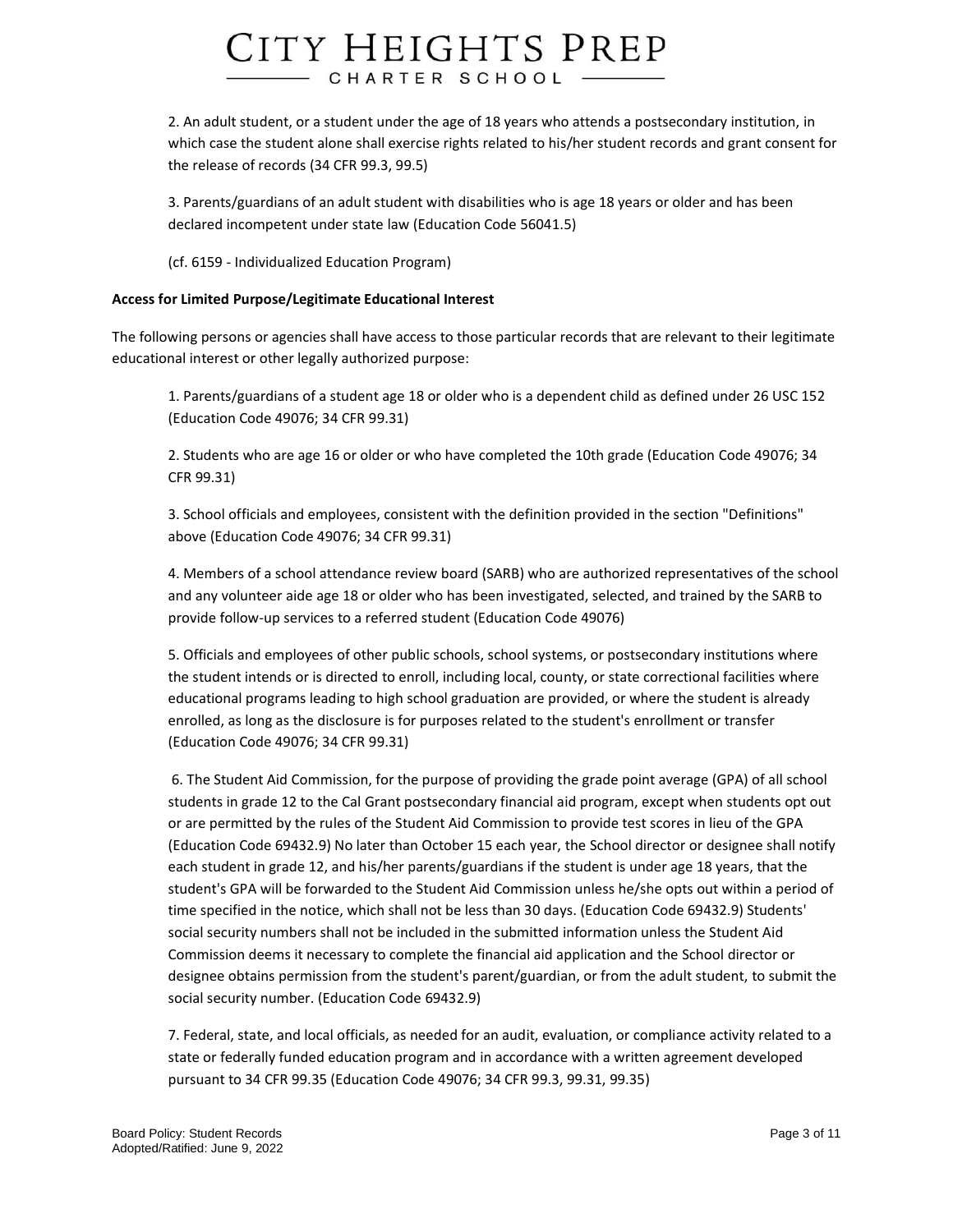8. Any county placing agency acting as an authorized representative of a state or local educational agency which is required to audit or evaluate a state or federally supported education program pursuant to item #7 above (Education Code 49076)

9. Any person, agency, or organization authorized in compliance with a court order or lawfully issued subpoena (Education Code 49077; 5 CCR 435; 34 CFR 99.31) Unless otherwise instructed by the court, the School director or designee shall, prior to disclosing a record pursuant to a court order or subpoena, give the parent/guardian or adult student at least three days' notice of the name of the requesting agency and the specific record requested, if lawfully possible within the requirements of the judicial order. (Education Code 49077; 5 CCR 435; 34 CFR 99.31)

10. Any district attorney who is participating in or conducting a truancy mediation program or participating in the presentation of evidence in a truancy petition (Education Code 49076)

11. A district attorney's office for consideration against a parent/guardian for failure to comply with compulsory education laws (Education Code 49076)

12. Any probation officer, district attorney, or counsel of record for a minor student for the purposes of conducting a criminal investigation or an investigation in regard to declaring the minor student a ward of the court or involving a violation of a condition of probation, subject to evidentiary rules specified in Welfare and Institutions Code 701 (Education Code 49076) When disclosing records for these purposes, the School director or designee shall obtain written certification from the recipient of the records that the information will not be disclosed to another party without prior written consent of the student's parent/guardian or the holder of the student's educational rights, unless specifically authorized by state or federal law. (Education Code 49076)

13. Any judge or probation officer for the purpose of conducting a truancy mediation program for a student or for the purpose of presenting evidence in a truancy petition pursuant to Welfare and Institutions Code 681 (Education Code 49076) In such cases, the judge or probation officer shall certify in writing to the School director or designee that the information will be used only for truancy purposes. Upon releasing student information to a judge or probation officer, the School director or designee shall inform, or provide written notification to, the student's parent/guardian within 24 hours. (Education Code 49076)

14. Any foster family agency with jurisdiction over currently enrolled or former students for purposes of accessing those students' records of grades and transcripts and any individualized education program developed and maintained by the school (Education Code 49069.3) (cf. 6173.1 - Education for Foster Youth)

15. A student age 14 years or older who is both a homeless student and an unaccompanied minor as defined in 42 USC 11434a (Education Code 49076) (cf. 6173 - Education for Homeless Children)

16. An individual who completes items 1-4 of the caregiver's authorization affidavit pursuant to Family Code 6552 and signs the affidavit for the purpose of enrolling a minor in school (Education Code 49076)

17. A caseworker or other representative of a state or local child welfare agency or tribal organization that has legal responsibility for the care and protection of a student, provided that the information is directly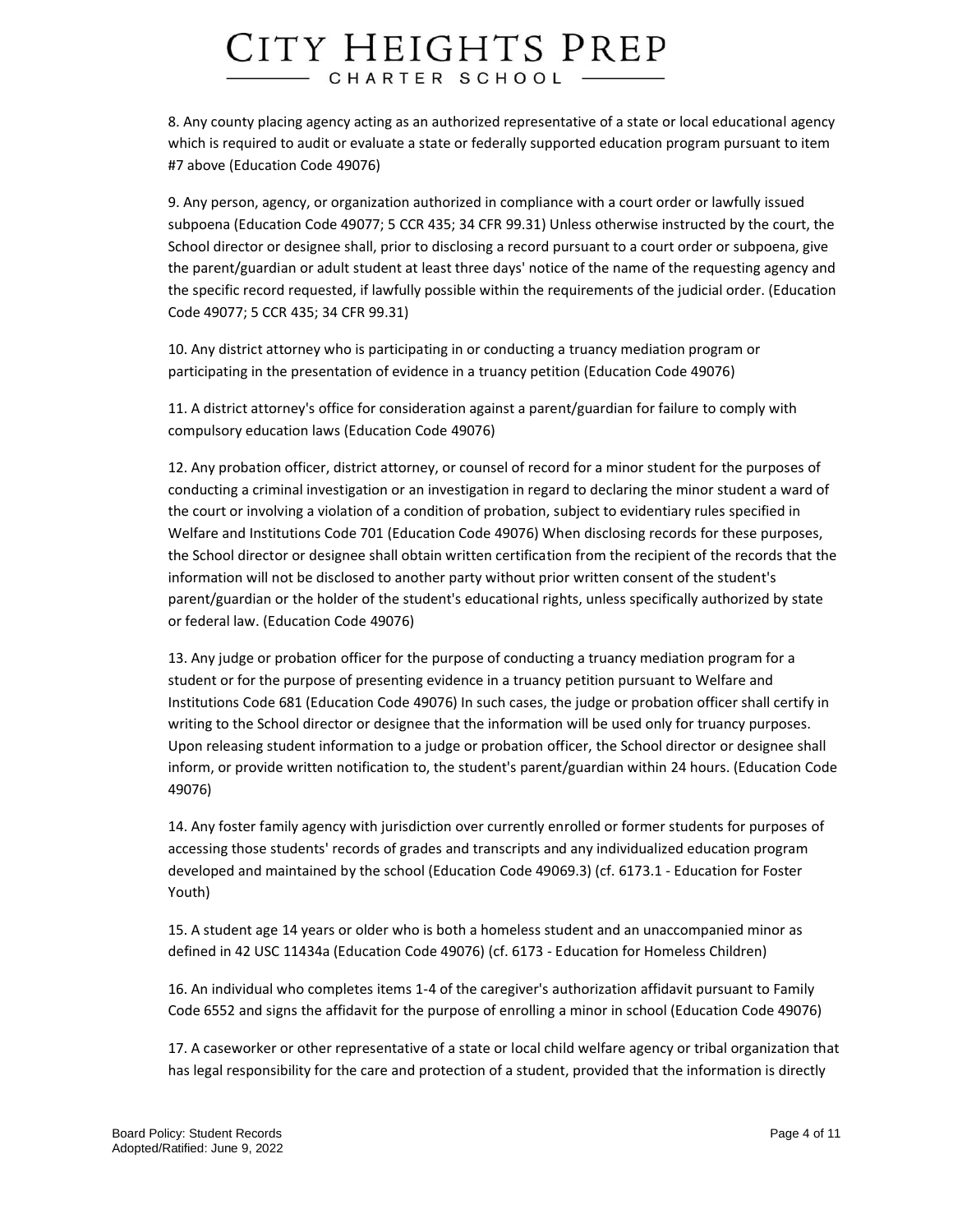related to providing assistance to address the student's educational needs (Education Code 49076; 20 USC 1232(g))

18. Appropriate law enforcement authorities, in circumstances where Education Code 48902 requires that the school provide special education and disciplinary records of a student with disabilities who is suspended or expelled for committing an act violating Penal Code 245 (Education Code 48902, 49076) When disclosing such records, the School director or designee shall obtain written certification by the recipient of the records as described in item #12 above. (Education Code 49076)

19. Designated peace officers or law enforcement agencies in cases where the school is authorized by law to assist law enforcement in investigations of suspected criminal conduct or kidnapping and a written parental consent, lawfully issued subpoena, or court order is submitted to the school, or information is provided to it indicating that an emergency exists in which the student's information is necessary to protect the health or safety of the student or other individuals (Education Code 49076.5; 34 CFR 99.1- 99.67) In such cases, the School director or designee shall provide information about the identity and location of the student as it relates to the transfer of that student's records to another public school district or California private school. (Education Code 49076.5)

When disclosing records for the above purposes, the school director or designee shall obtain the necessary documentation to verify that the person, agency, or organization is a person, agency, or organization that is permitted to receive such records.

Any person, agency, or organization granted access is prohibited from releasing information to another person, agency, or organization without written permission from the parent/guardian or adult student unless specifically allowed by state law or the federal Family Educational Rights and Privacy Act. (Education Code 49076)

In addition, the parent/guardian or adult student may provide written consent for access to be granted to persons, agencies, or organizations not afforded access rights by law. The written consent shall specify the records to be released and the party or parties to whom they may be released. (Education Code 49075)

Only a parent/guardian having legal custody of the student may consent to the release of records to others. Either parent/guardian may grant consent if both parents/guardians notify the school, in writing, that such an agreement has been made. (Education Code 49061) (cf. 5021 - Noncustodial Parents)

### **Discretionary Access**

At his/her discretion, the school director or designee may release information from a student's records to the following:

1. Appropriate persons, including parents/guardians of a student, in an emergency if the health and safety of the student or other persons are at stake (Education Code 49076; 34 CFR 99.31, 99.32, 99.36) When releasing information to any such appropriate person, the School director or designee shall record information about the threat to the health or safety of the student or any other person that formed the basis for the disclosure and the person(s) to whom the disclosure was made. (Education Code 49076; 34 CFR 99.32)

2. Accrediting associations (Education Code 49076; 34 CFR 99.31)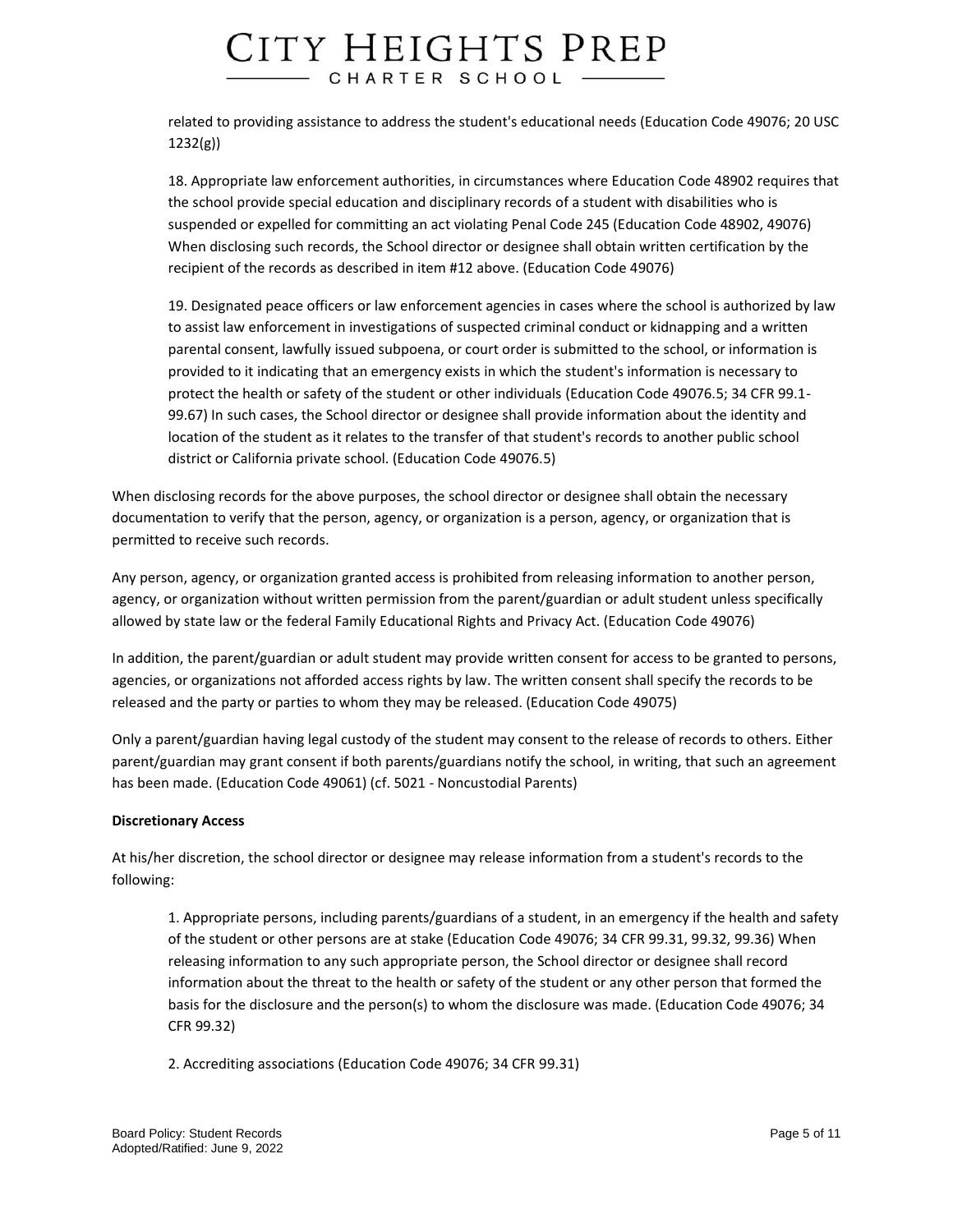3. Under the conditions specified in Education Code 49076 and 34 CFR 99.31, organizations conducting studies on behalf of educational institutions or agencies for the purpose of developing, validating, or administering predictive tests, administering student aid programs, or improving instruction, provided that: (Education Code 49076; 34 CFR 99.31)

a. The study is conducted in a manner that does not permit personal identification of parents/guardians and students by individuals other than representatives of the organization who have legitimate interests in the information.

b. The information is destroyed when no longer needed for the purposes for which the study is conducted.

c. The school enters into a written agreement with the organization

4. Officials and employees of private schools, school systems or post-secondary institutions where the student is enrolled or intends to enroll, subject to the rights of parents/guardians as provided in Education Code 49068 and in compliance with 34 CFR 99.34 (Education Code 49076; 34 CFR 99.31, 99.34)

5. Local health departments operating countywide or regional immunization information and reminder systems and the California Department of Public Health, unless the parent/guardian has requested that no disclosures of this type be made (Health and Safety Code 120440)

6. Contractors and consultants having a legitimate educational interest based on services or functions which have been outsourced to them through a formal written agreement or contract by the school, excluding volunteers or other parties (Education Code 49076) (cf. 3600 - Consultants)

7. Agencies or organizations in connection with the student's application for or receipt of financial aid, provided that information permitting the personal identification of a student or his/her parents/guardians for these purposes is disclosed only as may be necessary to determine the eligibility of the student for financial aid, determine the amount of financial aid, determine the conditions which will be imposed regarding the financial aid, or enforce the terms or conditions of the financial aid (Education Code 49076; 34 CFR 99.31, 99.36)

8. County elections officials for the purpose of identifying students eligible to register to vote or offering such students an opportunity to register, subject to the provisions of 34 CFR 99.37 and under the condition that any information provided on this basis shall not be used for any other purpose or transferred to any other person or agency (Education Code 49076; 34 CFR 99.31, 99.37) (cf. 1400 - Relations Between Other Governmental Agencies and the Schools)

When disclosing records for the above purposes, the School director or designee shall obtain the necessary documentation to verify that the person, agency, or organization is a person, agency, or organization that is permitted to receive such records.

### **De-identification of Records**

When authorized by law for any program audit, educational research, or other purposes, the School director or designee may release information from a student record without prior consent of the parent/guardian or adult student after the removal of all personally identifiable information. Prior to releasing such information, the School director or designee shall make a reasonable determination that the student's identity is not personally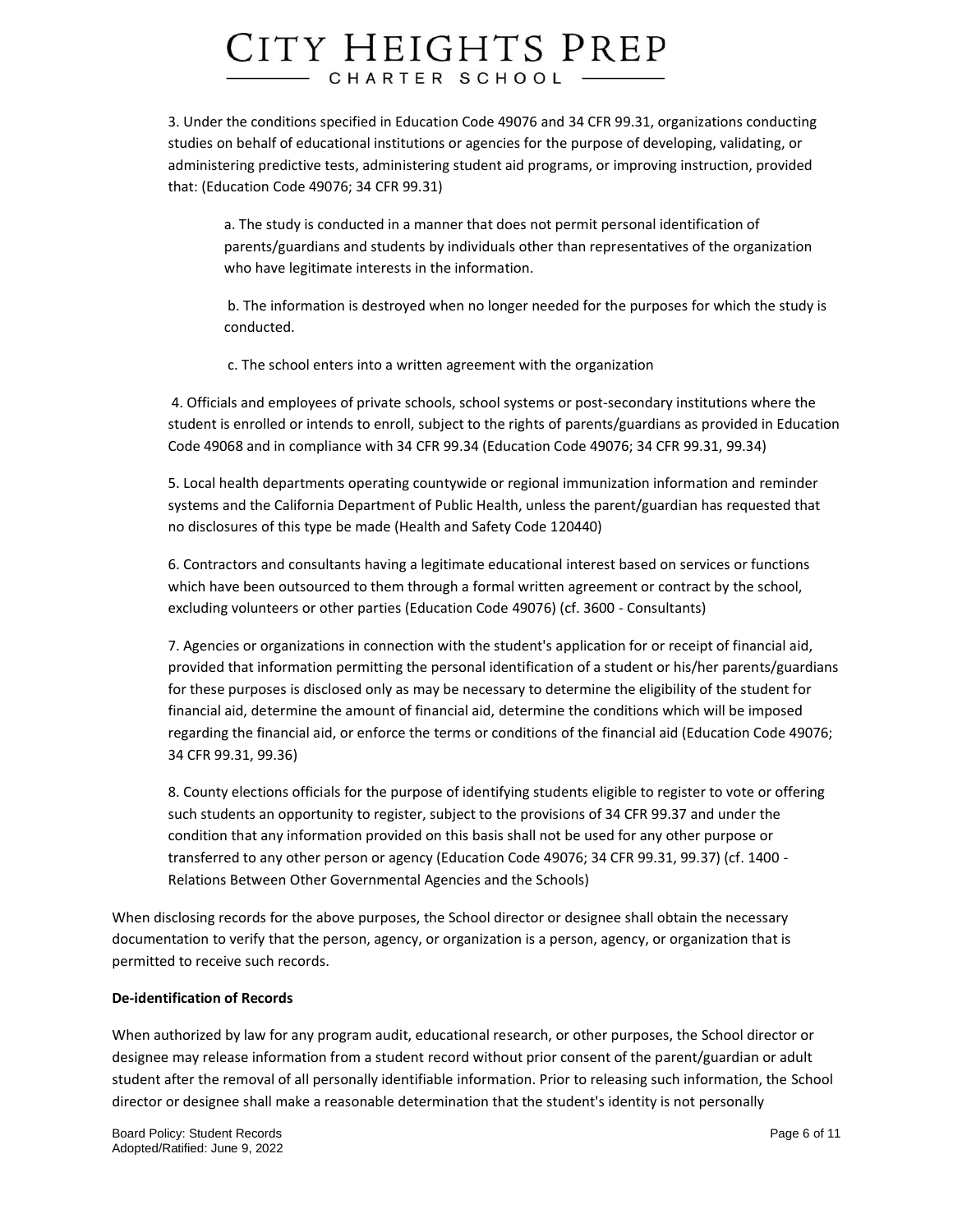identifiable, whether through single or multiple releases and taking into account other reasonably available information. (Education Code 49074, 49076; 34 CFR 99.31)

#### **Process for Providing Access to Records**

Student records shall be maintained in a central file at the school attended by the student or, when records are maintained in different locations, a notation shall be placed in the central file indicating where other records may be found. Parents/guardians shall be notified of the location of student records if not centrally located. (Education Code 49069; 5 CCR 433)

The student records specialist shall be responsible for the security of student records and shall ensure that access is limited to authorized persons. (5 CCR 433)

The student records specialist shall develop reasonable methods, including physical, technological, and administrative controls, to ensure that school officials and employees obtain access to only those student records in which they have legitimate educational interests. (34 CFR 99.31)

To inspect, review, or obtain copies of student records, authorized persons shall submit a request to the student records specialist. Prior to granting the request, the student records specialist shall authenticate the individual's identity. For any individual granted access based on a legitimate educational interest, the request shall specify the interest involved.

When prior written consent from a parent/guardian is required by law, the parent/guardian shall provide a written, signed, and dated consent before the school discloses the student record. Such consent may be given through electronic means in those cases where it can be authenticated. The school's consent form shall specify the records that may be disclosed, state the purpose of the disclosure, and identify the party or class of parties to whom the disclosure may be made. Upon request by the parent/guardian, the school shall provide him/her a copy of the records disclosed. (34 CFR 99.30)

Within five business days following the date of request, a parent/guardian shall be granted access to inspect, review, and obtain copies of student records during regular school hours. (Education Code 49069)

Qualified certificated personnel shall be available to interpret records when requested. (Education Code 49069)

The student records specialist or the School director or designee shall prevent the alteration, damage, or loss of records during inspection. (5 CCR 435)

#### **Access Log**

A log shall be maintained for each student's record which lists all persons, agencies, or organizations requesting or receiving information from the records and the legitimate educational interest of the requester. (Education Code 49064)

In every instance of inspection by persons who do not have assigned educational responsibility, the student records specialist shall make an entry in the log indicating the record inspected, the name of the person granted access, the reason access was granted, and the time and circumstances of inspection. (5 CCR 435)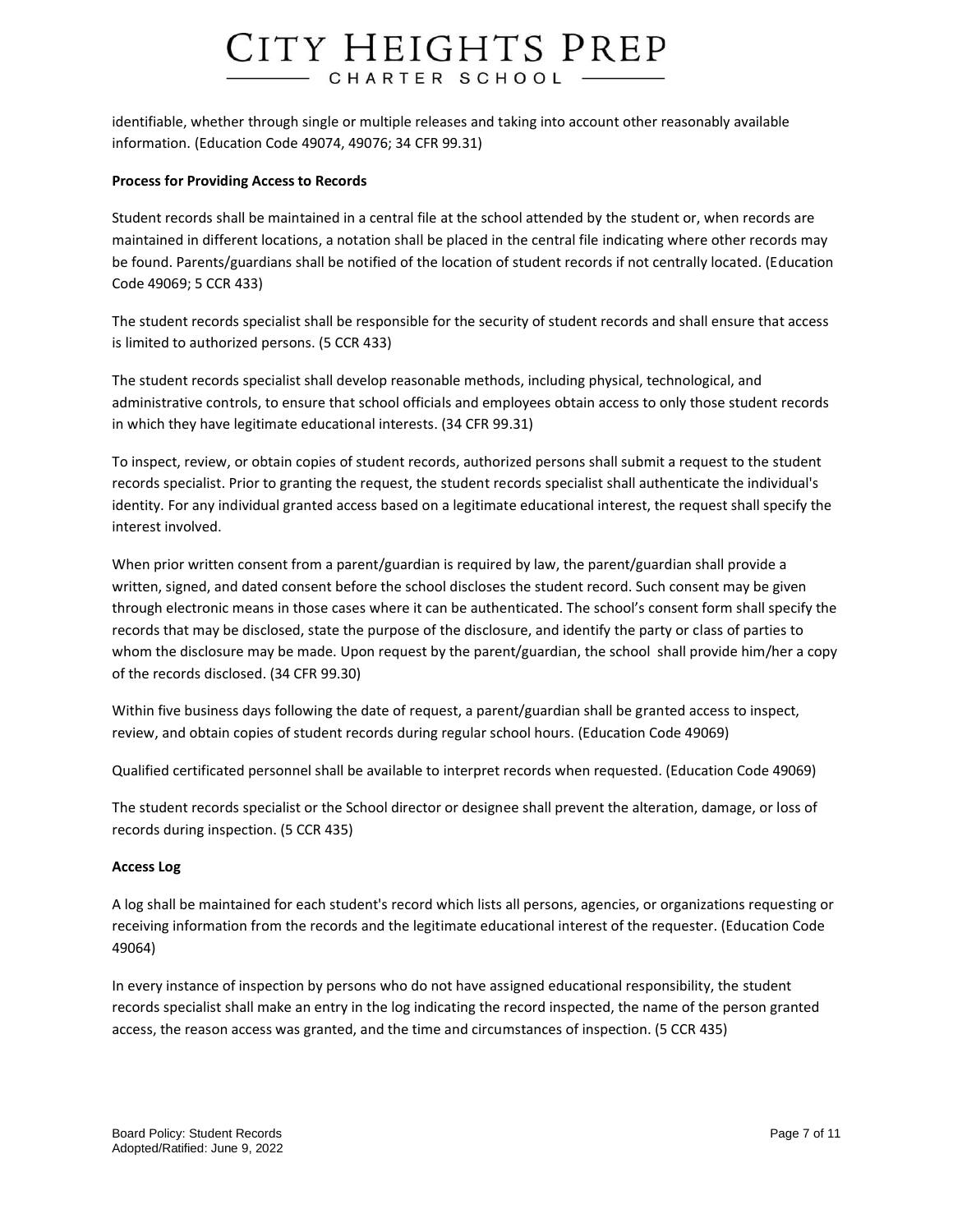#### **Duplication of Student Records**

To provide copies of any student record, the school may charge a reasonable fee not to exceed the actual cost of providing the copies. No charge shall be made for providing up to two transcripts or up to two verifications of various records for any former student. No charge shall be made to locate or retrieve any student record. (Education Code 49065) If the cost effectively prevents the parent/guardian from exercising the right to receive a copy, the school shall reproduce the record(s) at no cost. (cf. 3260 - Fees and Charges)

#### **Changes to Student Records**

Only a parent/guardian having legal custody of a student or an adult student may challenge the content of a record or offer a written response to a record. (Education Code 49061) (cf. 5125.3 - Challenging Student Records) No additions except routine updating shall be made to a student's record after high school graduation or permanent departure without prior consent of the parent/guardian or adult student. (5 CCR 437)

A student's legal name or gender as entered on the mandatory student record required pursuant to 5 CCR 432 shall only be changed pursuant to a court order. However, at the written request of a student or, if appropriate, his/her parents/guardians, the school shall use the student's preferred name and pronouns consistent with his/her gender identity on all other school-related documents.

### **Retention and Destruction of Student Records**

All anecdotal information and assessment reports maintained as student records shall be dated and signed by the individual who originated the data. (5 CCR 431) The following mandatory permanent student records shall be kept indefinitely: (5 CCR 432, 437)

- 1. Legal name of student
- 2. Date and place of birth and method of verifying birth date (cf. 5111 Admission)
- 3. Sex of student
- 4. Name and address of parent/guardian of minor student
	- a. Address of minor student if different from the above
	- b. Annual verification of parent/guardian's name and address and student's residence (cf. 5111.1 - District Residency) (cf. 5111.12 - Residency Based on Parent/Guardian Employment)
- 5. Entrance and departure dates of each school year and for any summer session or other extra session
- 6. Subjects taken during each year, half-year, summer session, or quarter, and marks or credits given (cf. 5121 - Grades/Evaluation of Student Achievement)
- 7. Verification of or exemption from required immunizations (cf. 5141.31 Immunizations)
- 8. Date of high school graduation or equivalent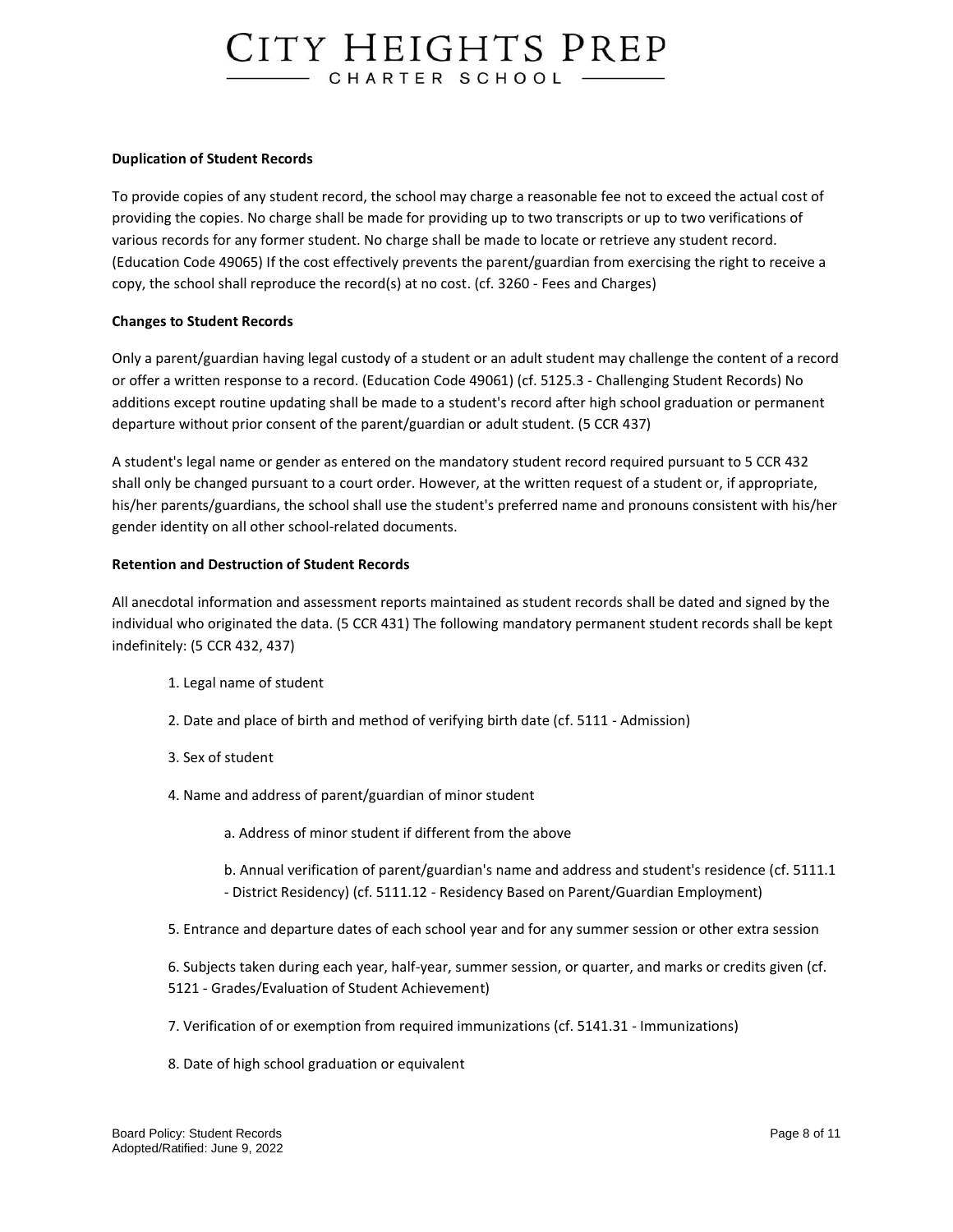Mandatory interim student records, unless forwarded to another school, shall be maintained subject to destruction during the third school year after the school year in which they originated, following a determination that their usefulness has ceased or the student has left the school. These records include: (Education Code 48918, 51747; 5 CCR 432, 437, 16027)

1. Expulsion orders and the causes therefor (cf. 5144.1 - Suspension and Expulsion/Due Process) (cf. 5144.2 - Suspension and Expulsion/Due Process (Students with Disabilities)

2. A log identifying persons or agencies who request or receive information from the student record

3. Health information, including verification or waiver of the health screening for school entry (cf. 5141.32 - Health Screening for School Entry)

4. Information on participation in special education programs, including required tests, case studies, authorizations, and evidence of eligibility for admission or discharge (cf. 6159 - Individualized Education Program) (cf. 6164.4 - Identification and Evaluation of Individuals for Special Education)

5. Language training records (cf. 6174 - Education for English Language Learners)

6. Progress slips/notices required by Education Code 49066 and 49067

7. Parental restrictions/stipulations regarding access to directory information

8. Parent/guardian or adult student rejoinders to challenged records and to disciplinary action

9. Parent/guardian authorization or denial of student participation in specific programs

10. Results of standardized tests administered within the past three years (cf. 6162.51 - State Academic Achievement Tests) (cf. 6162.52 - High School Exit Examination)

11. Written findings resulting from an evaluation conducted after a specified number of missed assignments to determine whether it is in a student's best interest to remain in independent study (cf. 6158 - Independent Study)

Permitted student records may be destroyed six months after the student completes or withdraws from the educational program, including: (5 CCR 432, 437)

- 1. Objective counselor and/or teacher ratings
- 2. Standardized test results older than three years
- 3. Routine disciplinary data (cf. 5144 Discipline)
- 4. Verified reports of relevant behavioral patterns
- 5. All disciplinary notices

6. Supplementary attendance records Records shall be destroyed in a way that assures they will not be available to possible public inspection in the process of destruction. (5 CCR 437)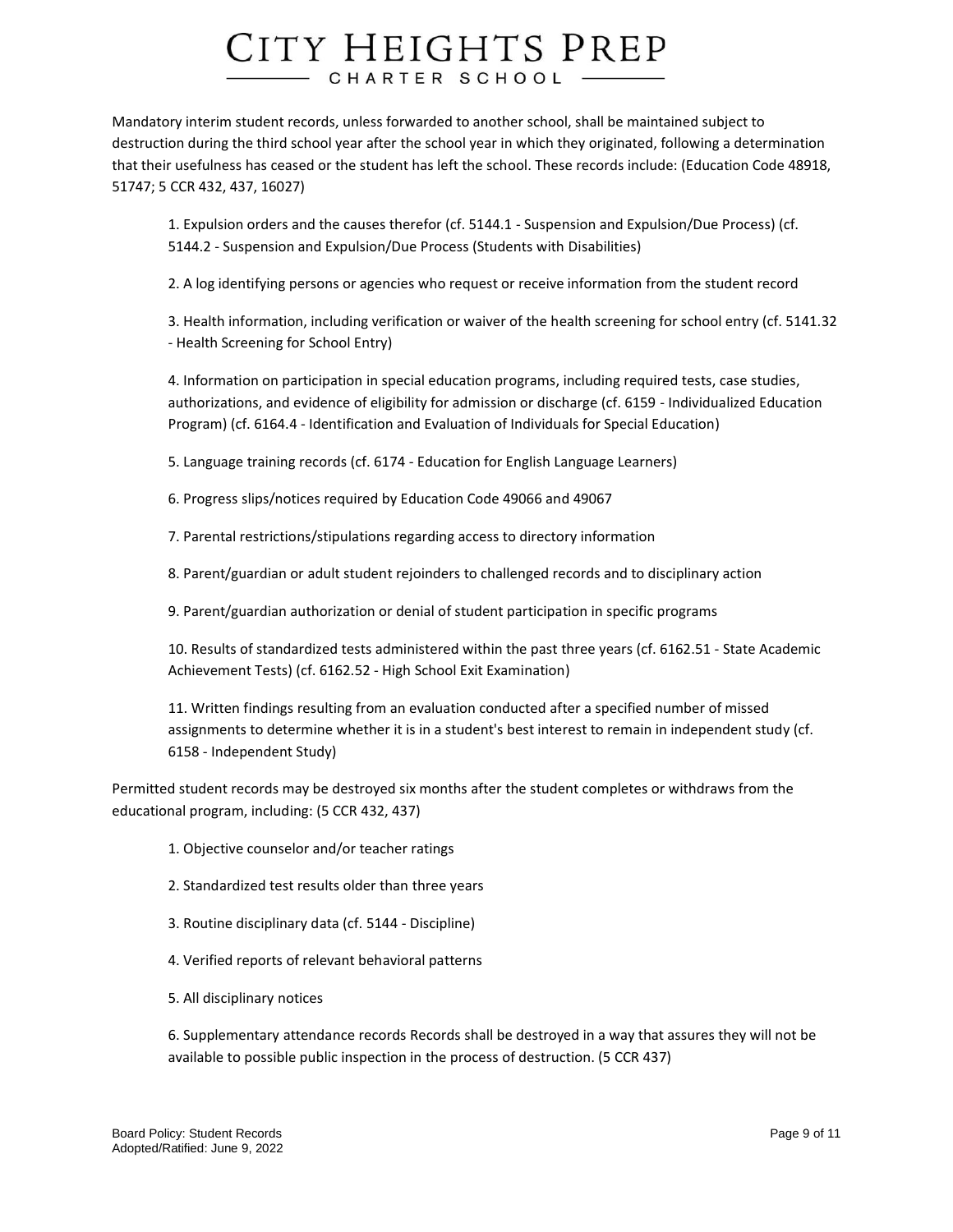#### **Transfer of Student Records**

When a student transfers into this school from any other school or a private school, the School director or designee shall inform the student's parent/guardian of his/her rights regarding student records, including the right to review, challenge, and receive a copy of student records. (Education Code 49068; 5 CCR 438)

When a student transfers into this school from another school, the School director or designee shall request that the student's previous school provide any records, either maintained by that school in the ordinary course of business or received from a law enforcement agency, regarding acts committed by the transferring student that resulted in his/her suspension or expulsion. (Education Code 48201) (cf. 4158/4258/4358 - Employee Security) (cf. 5119 - Students Expelled from Other Districts)

When a student transfers from this school to another school or to a private school, the School director or designee shall forward a copy of the student's mandatory permanent record within 10 school days of the school's receipt of the request for the student's records. The original record or a copy shall be retained permanently by this school. If the transfer is to another California public school, the student's entire mandatory interim record shall also be forwarded. If the transfer is out of state or to a private school, the mandatory interim record may be forwarded. Permitted student records may be forwarded to any other school or private school. (Education Code 48918, 49068; 5 CCR 438)

Upon receiving a request from a county placing agency to transfer a student in foster care out of a district school, the School director or designee shall transfer the student's records to the next educational placement within two business days. (Education Code 49069.5)

All student records shall be updated before they are transferred. (5 CCR 438)

Student records shall not be withheld from the requesting school because of any charges or fees owed by the student or parent/guardian. (5 CCR 438)

If the school is withholding grades, diploma, or transcripts from the student because of his/her damage or loss of school property, this information shall be sent to the requesting district along with the student's records. (cf. 5125.2 - Withholding Grades, Diploma or Transcripts)

### **Notification of Parents/Guardians**

Upon any student's initial enrollment, and at the beginning of each school year thereafter, the School director or designee shall notify parents/guardians and eligible students, in writing, of their rights related to student records. If 15 percent or more of the students enrolled in the school speak a single primary language other than English, then the school shall provide these notices to that language. Otherwise, the school shall provide these notices in the student's home language insofar as practicable. The school shall effectively notify parents/guardians or eligible students with disabilities. (Education Code 49063, 48985; 34 CFR 99.7) (cf. 5145.6 - Parental Notifications)

The notice shall include: (Education Code 49063; 34 CFR 99.7, 99.34)

- 1. The types of student records kept by the school and the information contained therein
- 2. The title(s) of the official(s) responsible for maintaining each type of record
- 3. The location of the log identifying those who request information from the records